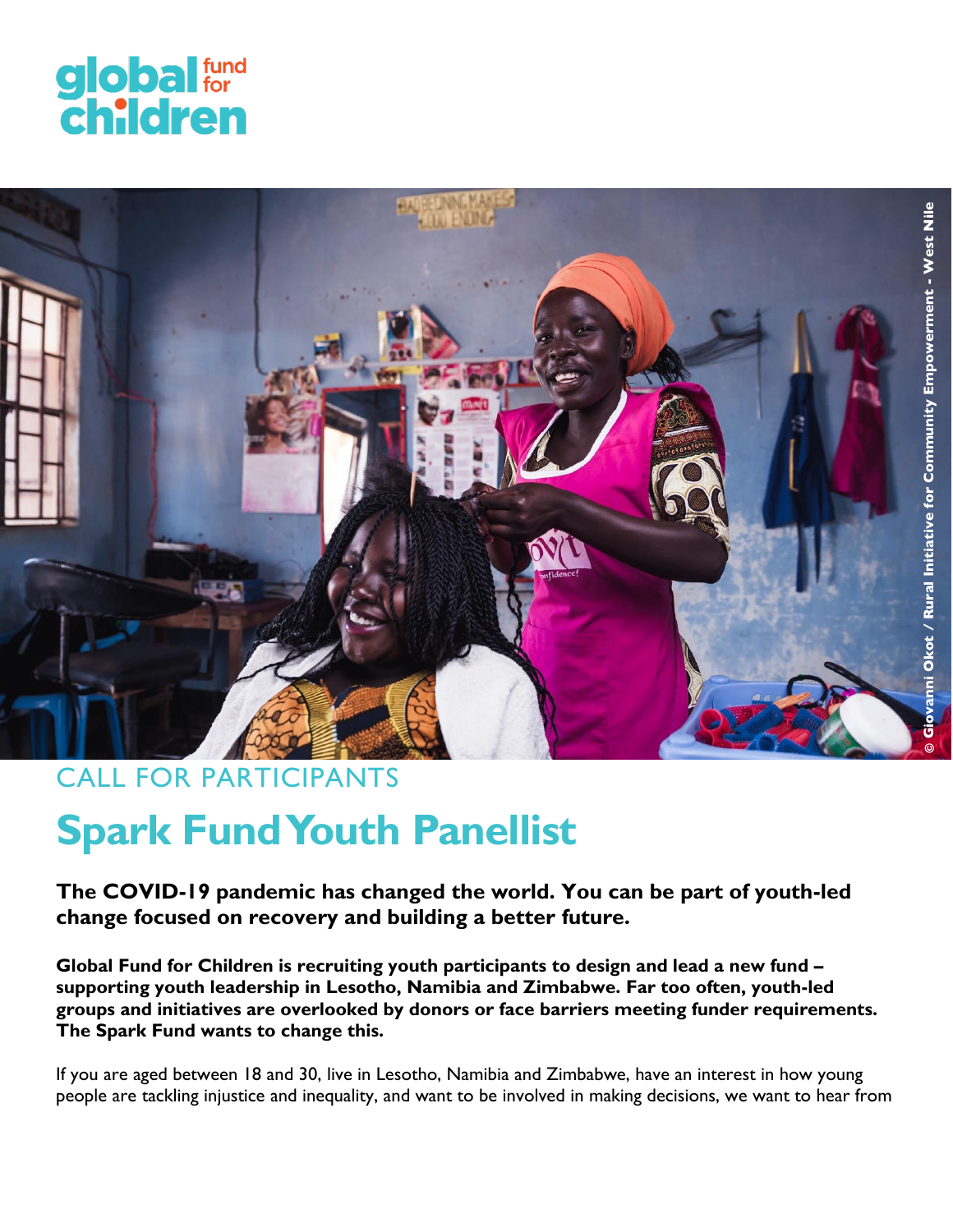

you! Previous experience with making decisions about where funding goes is not necessary – we will offer training and support.

# **The Opportunity**

- Fund inspiring, innovative, youth-led initiatives in your region.
- Meet and collaborate with other youth changemakers.
- Share your perspective about the impact of the pandemic on children and youth and shape a fund that meets their needs.
- Learn more about grantmaking, civil society and how young people are taking action.

# **Role Description**

Panellists will work together to set up a new regional fund resourcing and supporting youth-led and youthfocused groups that are tackling injustice and inequality, driving forward transformational change and helping their communities in Lesotho, Namibia and Zimbabwe rebuild after the COVID-19 pandemic.

This will include:

- agreeing how you will make decisions together,
- **deciding what issues and strategies are** important to tackle inequality in your region,
- deciding what type of youth-led groups, collectives or youth-focused organizations the fund will support,
- **•** deciding on the size of the grants available,
- testing out and supporting the design of a new funding technology platform,
- **•** designing and actively supporting an outreach strategy, ensuring that the application reaches the youth leaders you want to fund,
- **discussing and assessing groups to fund,** and,
- **•** making decisions on who should receive funding.

# **Role Title**

Spark Fund Youth Panellist

# **Location and Language**

All meetings will take place over Zoom and English will be our primary shared language. If internet or tech access is an issue, we will try to work with you to find a way for you to participate online.

# **Commitment**

The panel will run from February to May 2022 with a celebration event in May 2022, at the end of the sessions. You will also need to plan some time outside of these meetings to do some basic preparation, reflection and to review applications. We estimate that the total time commitment will be about around 3-5 hours per week although the exact amount may change somewhat throughout the panel process.

Applicants must be able to commit to five design sessions and be available to attend **all** decision making sessions. The meeting dates and times are: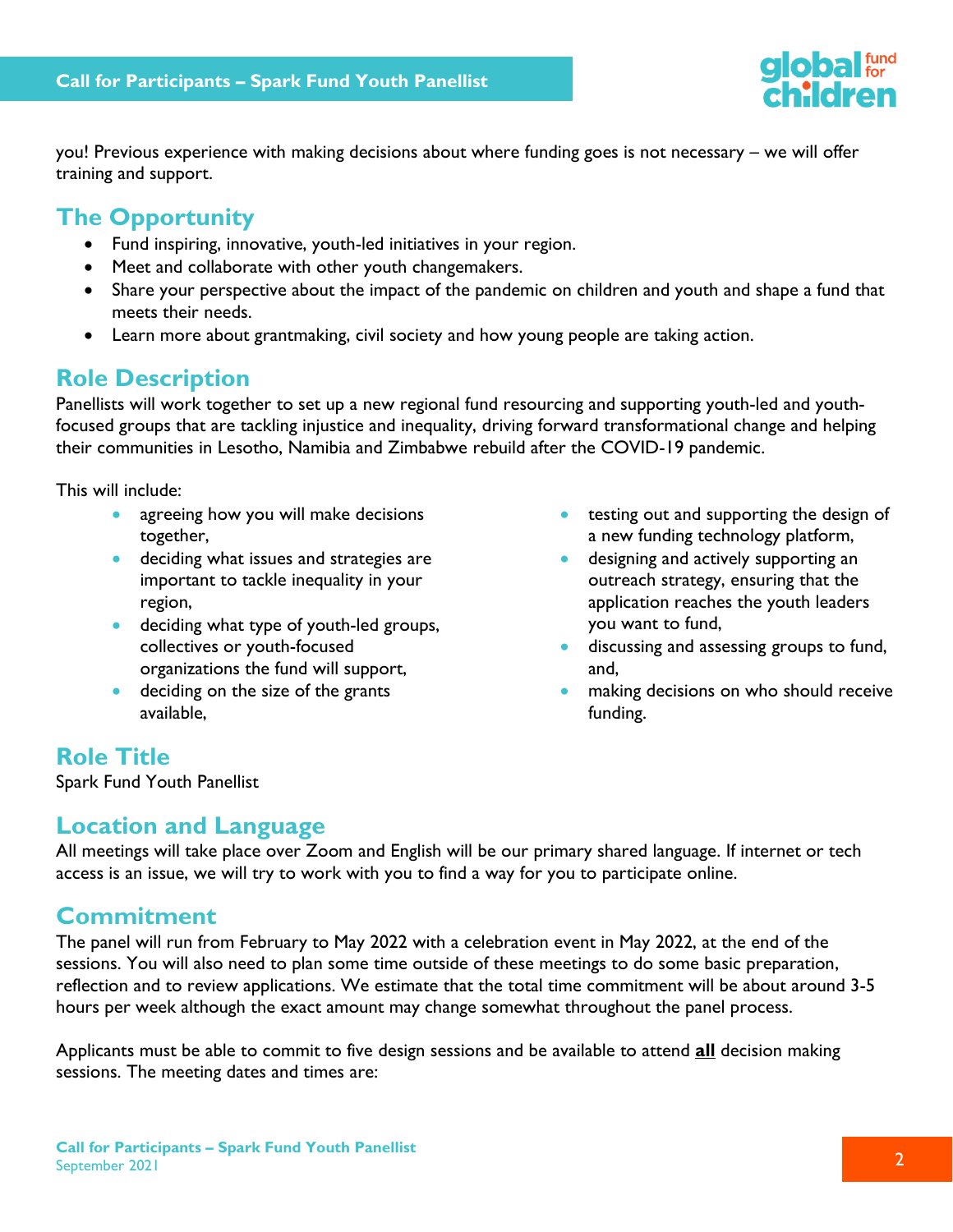

#### **Fund Design Sessions**

- **Monday 21 st February** 16:00 17.30 CAT, SAST
- **Monday 28th February** 16:00 18.00 CAT, SAST
- **Monday 7th March** 16:00 18.00 CAT, SAST
- **Monday 14th March** 16:00 18.00 CAT, SAST
- **Monday 21st March** 16:00 18:00 CAT, SAST
- **Monday 28th March** 16:00 17:30 CAT, SAST

#### **Decision-Making Sessions**

- **Monday 2<sup>nd</sup> May** 16:00 18:00 CAT, SAST
- **Monday 9 th May** 16:00 18:00 CAT, SAST
- **Monday 16th May** 16:00 18:00 CAT, SAST

#### **Celebration Event**

**Friday 30th May 2022** – 17:00 – 18:00 CAT, SAST

### **Recognition and Reimbursement**

All panellists will receive a digital certificate of participation and recognition on our website. This is a shortterm voluntary role and is unpaid.

GFC appreciates all of your time and experience in designing and delivering this Fund. As a form of recognition for this voluntary work, GFC will offer a communication stipend of \$120 and an honorarium payment of \$250 USD to each panellist at the end of the panel process. You are not obliged to accept this payment. This payment is not an employment contract and you are responsible for any tax, income or benefits implications in your own country.

# **Training**

You do not need to have any particular training or experience in making funding decisions to take part in the panel. We will provide all necessary training as part of your meetings.

# **What you will need to do**

Essential:

- Collaborate with other panellists, Spark Fund representatives and panel facilitators.
- Review all materials and documents in advance of panel meeting discussions.
- Keep an open mind, use your judgement and engage in group discussions.
- Take part in reflective learning activities to tell us about your experience of participation.
- Share the Spark Fund selection process with youth-led groups and organisations in your network.
- Attend a safeguarding workshop.
- Be able to attend all sessions.
- Get involved in telling people about the Spark Fund with us through communications and media channels.